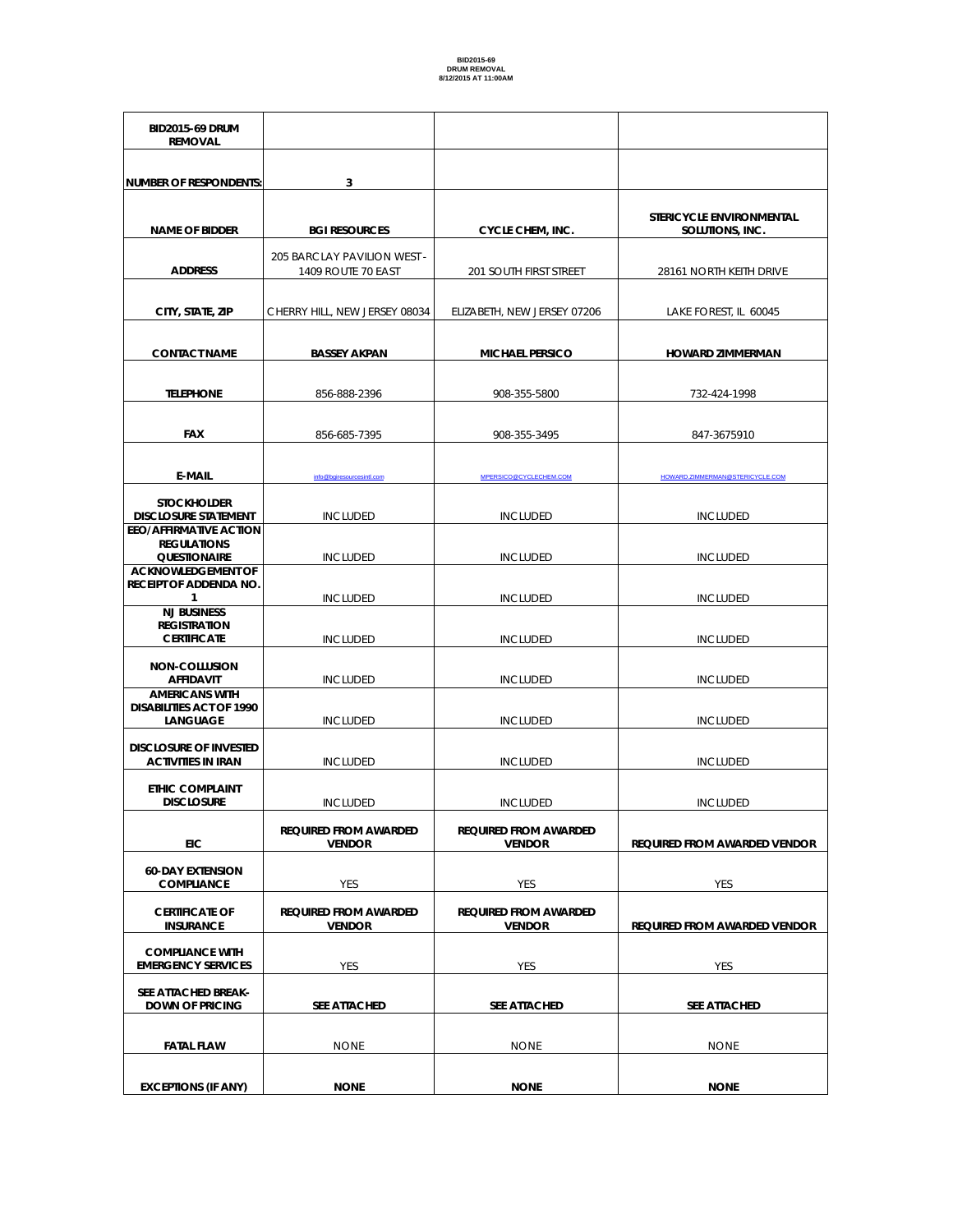## SPECIFICATIONS FOR SRUM REMOVAL PROPOSAL

The undersigned shall furnish and deliver to Trenton Water Works, Water Filtration Plant, New Jersey State Highway Route 29, Trenton, New Jersey. Empty drum Removal as per specifications listed below.

| Description                                                                                | Price per Drum |       |    | Total Bid Price |
|--------------------------------------------------------------------------------------------|----------------|-------|----|-----------------|
| 200 empty 55 gallon Plastic<br>drums                                                       | Ŝ              | 32.00 | \$ | 6,400.00        |
| Alternative price for allowance<br>of 100 Plastic drums w/more<br>than 3 inches of polymer | $\mathsf{S}$   | 82.00 | S  | 8,200.00        |
| Alternative price for allowance<br>of 100 Plastic drums w/more<br>than 1 inches of polymer | $\mathbb{S}$   | 82.00 | S  | 8,200.00        |
| 400 empty 55 gallon Metal<br>drums                                                         | S              | 32.00 | Ŝ  | 12,000.00       |
| Alternative price for allowance<br>of 50 Metal drums w/more than<br>3 inches of polymer    | $\mathsf S$    | 82.00 | S  | 4,100.00        |
| Alternative price for allowance<br>of 50 Metal drums w/more than<br>1 inches of polymer    | S              | 82.00 | S  | 4,100.00        |
|                                                                                            |                |       |    |                 |

| Michael Persico |                        |  |
|-----------------|------------------------|--|
|                 | Respectfully Submitted |  |
|                 |                        |  |
|                 | (Signature)            |  |
|                 | Cycle Chem, Inc.       |  |
|                 | (Company)              |  |

**Systems** 

er<br>Historia

 $\overline{2}$ 

: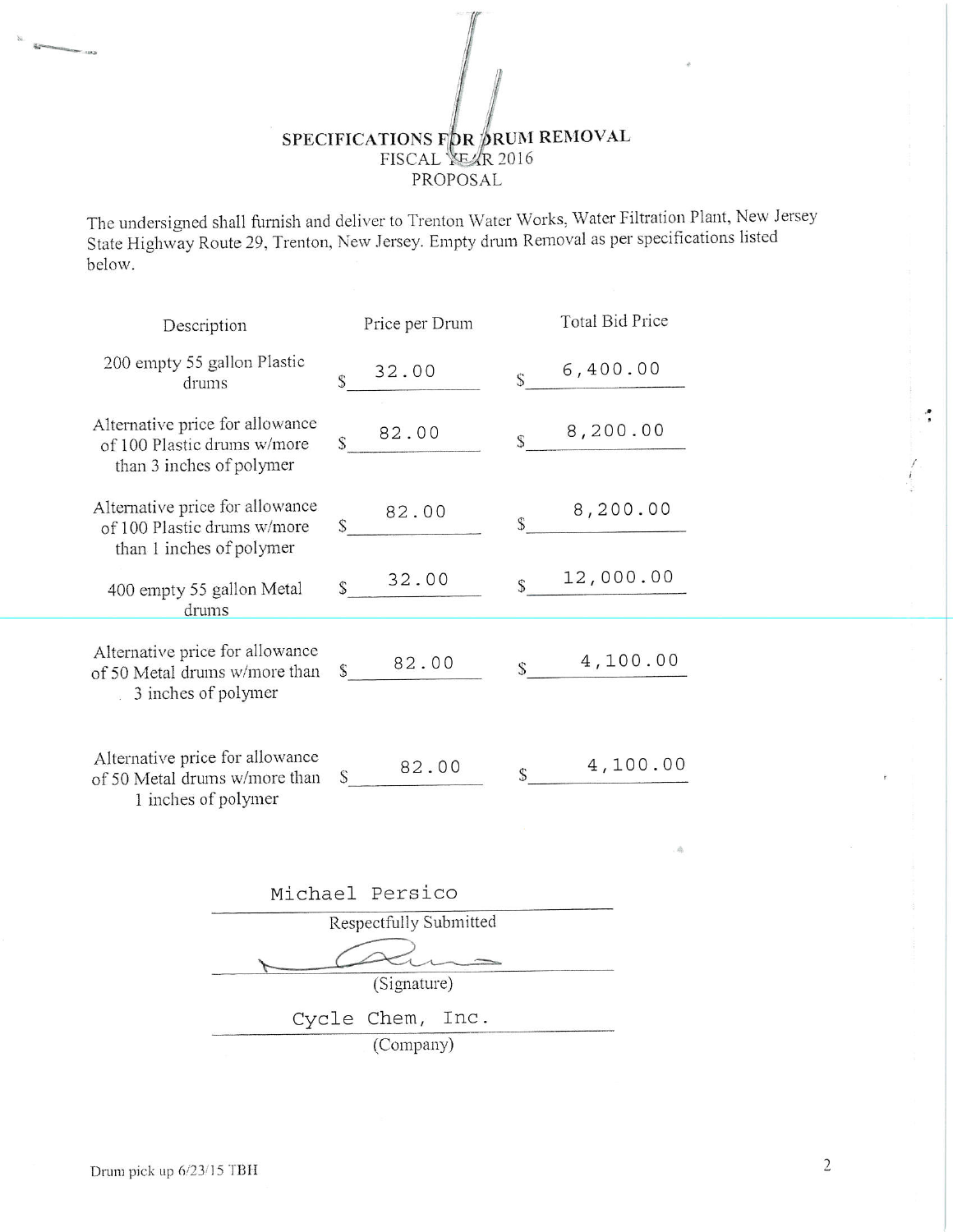SPECIFICATIONS FOR ARUM REMOVAL PROPOSAL

The undersigned shall furnish and deliver to Trenton Water Works, Water Filtration Plant, New Jersey State Highway Route 29, Trenton, New Jersey. Empty drum Removal as per specifications listed below.

| Description                                                                                | Price per Drum | Total Bid Price |  |  |  |  |
|--------------------------------------------------------------------------------------------|----------------|-----------------|--|--|--|--|
| 200 empty 55 gallon Plastic<br>drums                                                       | $\varsigma$    | 57,000          |  |  |  |  |
| Alternative price for allowance<br>of 100 Plastic drums w/more<br>than 3 inches of polymer | $\mathsf{S}$   | 57,000          |  |  |  |  |
| Alternative price for allowance<br>of 100 Plastic drums w/more<br>than 1 inches of polymer | 35             | 5,7000          |  |  |  |  |
| 400 empty 55 gallon Metal<br>drums                                                         | 827.50         | ,000            |  |  |  |  |
| Alternative price for allowance<br>of 50 Metal drums w/more than<br>3 inches of polymer    | $+0$           | 3,500           |  |  |  |  |
| Alternative price for allowance<br>of 50 Metal drums w/more than<br>1 inches of polymer    | $\not\vdash$   | 3, 3,500        |  |  |  |  |
| BASSEY AKPAN                                                                               |                |                 |  |  |  |  |
| Respectfully Submitted                                                                     |                |                 |  |  |  |  |
|                                                                                            | Signature)     |                 |  |  |  |  |

 $\ddot{\cdot}$